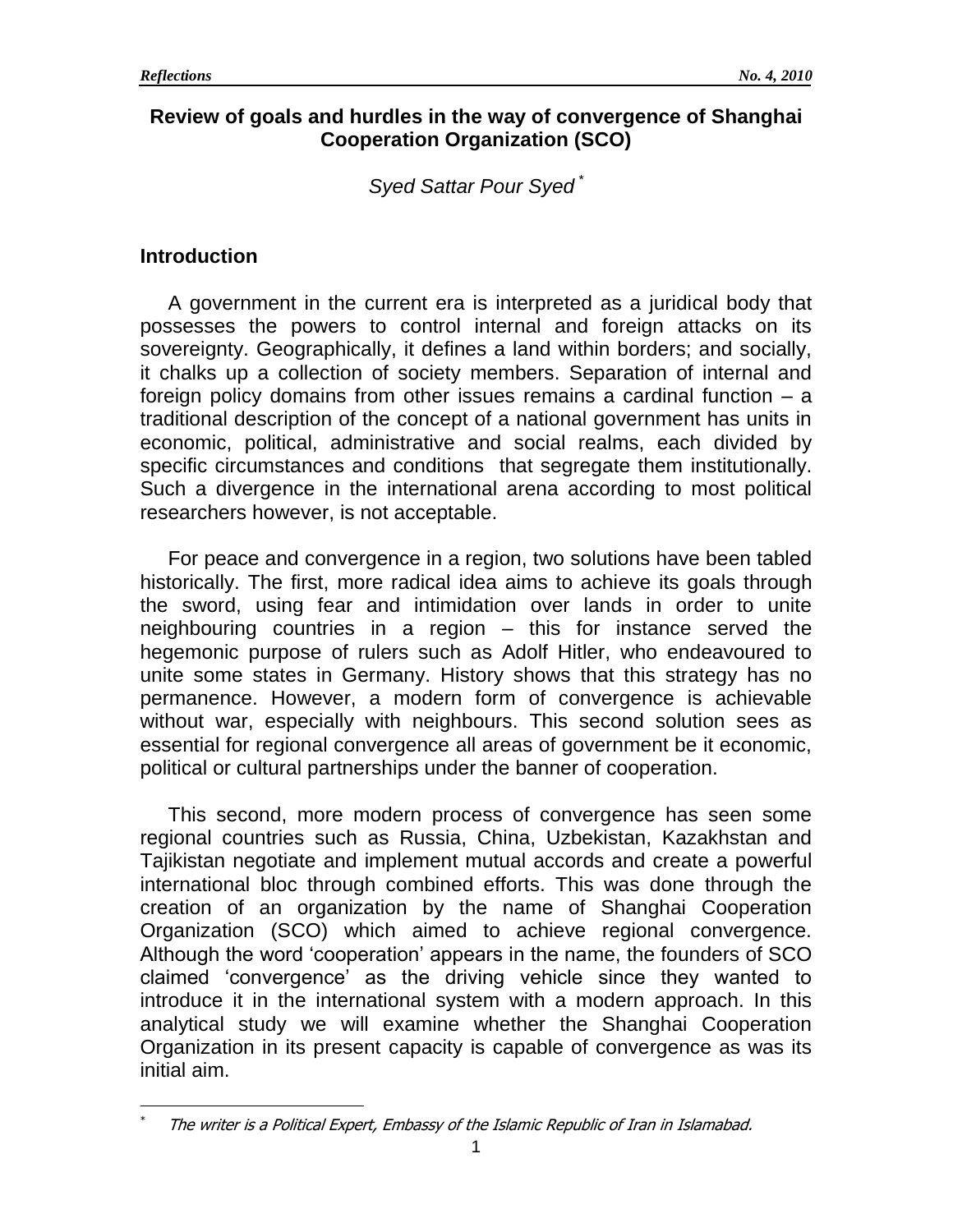## **Introduction of SCO member states and their aims**

SCO was originally founded in the year 1990 between the former USSR and China to decrease military presence and undertake trust building measures in border areas for which five phases of talks were held in Shanghai. Indeed this organization explicitly took account of the politics of security and while economic goals have also been pursued in its more modern framework since 2001, political security goals still remain a priority. At the beginning however, in 1996, the heads of the Russian Republic, China, Kazakhstan, Kirghizstan and Tajikistan met for first time in Shanghai to decide upon trust building measures in administrative issues as well as border conflicts.

In June 2001, Uzbekistan was approved as a member state of SCO along with China, Russia, Kazakhstan, Kirghizstan, and Tajikistan and it was officially inaugurated. In its inaugural statement, the goals of SCO were clearly defined – these are summarized below:

- 1. Strengthening of reciprocal trust building and friendship measures, with an emphasis on UN principles.
- 2. Establishing peace and stability in the region and combating separatism and extremism.
- 3. Organizational findings to develop commercial and economic cooperation among member states.
- 4. Providing a stable global strategy to correct the imbalances in international power dynamics.

# **Structure of decision making in the SCO**

Organizational decisions are taken on the basis of agreement and consensus and no voting procedures are carried out. Acceptance from confirmed members leads to decisions being made. The Council of Heads of State is the most elevated decision making body and meets once a year. In addition, the Foreign Ministers Committee is also part of the decision making process as had been established in the organizational structure.

## **Aims of member states**

Studying the aims of the six member states will provide us with an opportunity to compare micro goals of foreign policy and its reasons for affiliation to the organization.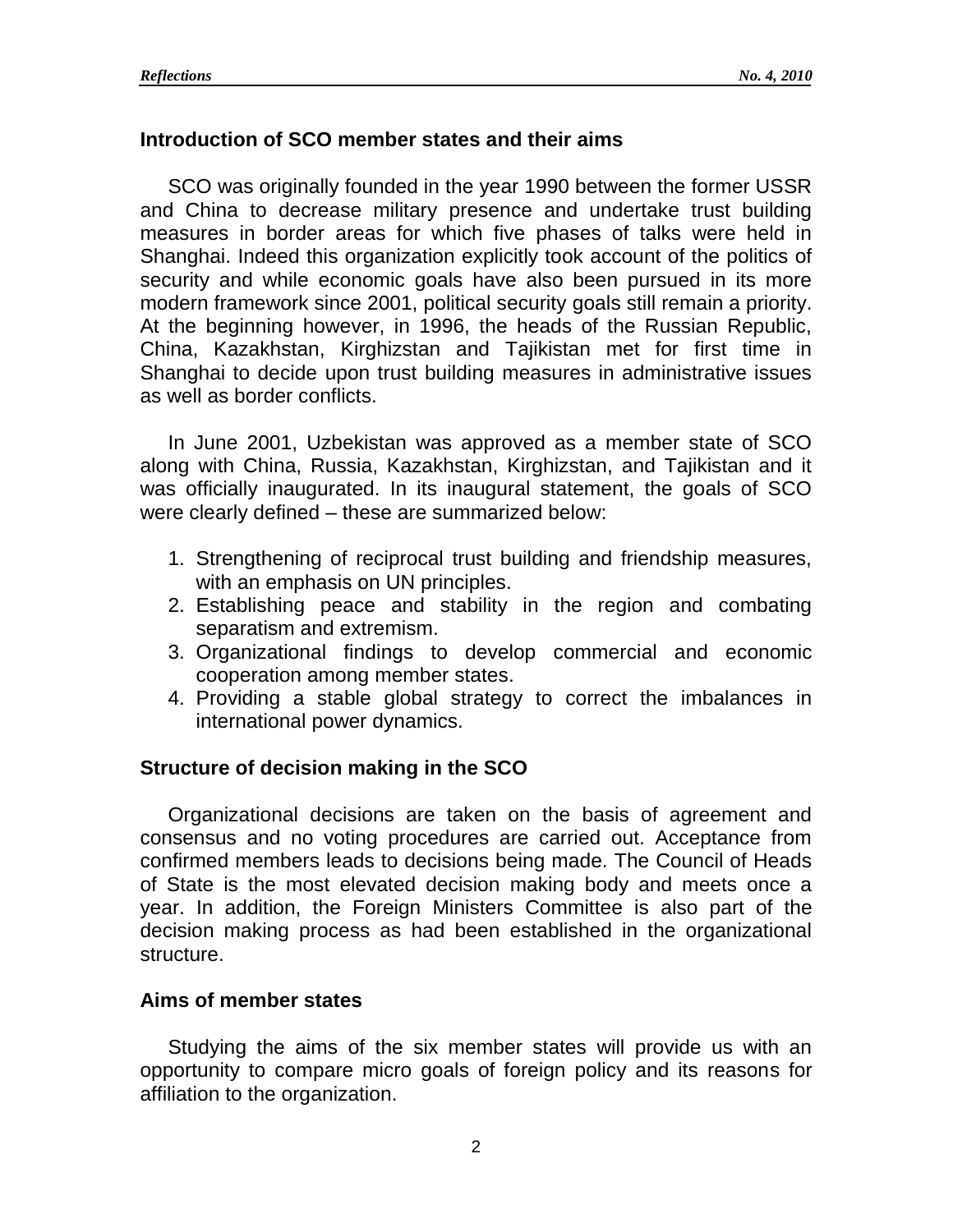## **(a) China**

China, being a founder and inaugurator of the SCO finds its interests fulfilled through the organization in three spheres - national, international and regional. For China, instability along its borders with Central Asian states – especially those in the Xingjian province – is a great concern as inhabitants on both sides create numerous problems for the country. Possessing one-fourth of all mineral reserves in the country, Xingjian is a vital province but Islamic separatist groups based there threaten national security. Moreover, in the event of state action, these Muslim extremists have hideouts across the border in Tajikistan and Kirghizstan. Indeed the nature of these groups is not exaggerated since their ties with the Taliban movement in Afghanistan and Pakistan have been established.

China's aim in this context is to restrain the movement of extremists and militants with the help of Central Asian states for the securitisation of its borders. Other than security issues, cooperation with SCO member-states ensures economic benefits for China and gives it adequate energy assurances.

From an international perspective, a uni-polar global system is not in China's interest; in fact imperialistic expansion is seen as a threat to its security. Consequently China is trying to create a substitute to US influence, and the SCO provides a platform for member countries, especially China and Russia, to form a powerful bloc against US hegemony and balance global power dynamics.

#### **(b)Russia**

"This organization is a new model for prosperous international cooperation." This short statement delivered by Prime Minister Vladimir Putin during the 2006 Shanghai Summit indicates Russia's interests in the SCO. Russia is struggling to show Europe and NATO countries that this organization is capable of performing in the international arena. By strengthening the organization, both Russia and China aim to pose resistance to US powers specifically in the face of unilateral policies that go against SCO countries.

From a national perspective, the SCO is important for Russia since most of the threats to its national security come from southern borders. And being one of the two major powers in the SCO along with China, Russian national interests are brought into the jurisdiction of the organization.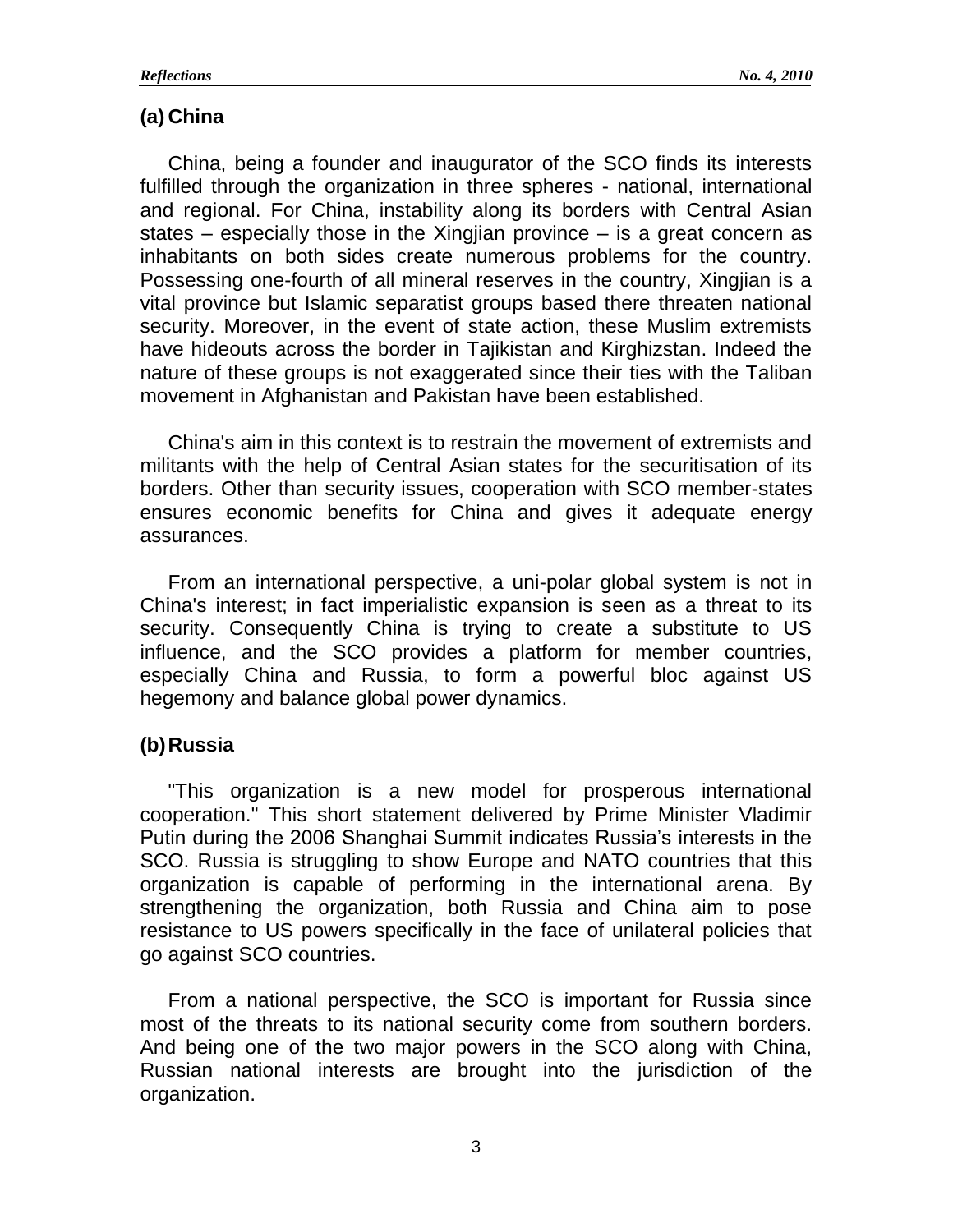While Russia is cooperating with the US and NATO forces in Central Asia and Afghanistan in their battle against the Taliban, it is also struggling to balance its relations with US. The same is true for China. And through cooperation with partners in the SCO, both can largely control and regulate political and economic activities in Central Asia. Moreover, the Shanghai Cooperation Organization is capable of acting as a bridge for Russia to extend and strengthen its security circle to countries like Armenia, Belarus, Azerbaijan and Georgia.

### **(b)Aims of Central Asian States**

In the Central Asian region there are many economic and securityrelated problems which cannot be solved through individual policy measures. Extremism, separatism and border conflicts for instance, require cooperation and the SCO provides opportunities to reach mutual decisions. This is possible by, for instance:

- Creating an atmosphere for improved regional cooperation and reduced border conflicts.
- Providing the Central Asian states with a platform of unity and cooperation - relieving individual liabilities and national complexities by converting them into regional issues such as terrorism, separatism, narcotics trade and slow economic progress.
- Reducing dependence on Russia and enhancing trade relations.

#### **Aims of the Observers of SCO**

Observer states of the organization include Pakistan, Iran, India and Mongolia. Their aims are as follows:

## **(a) Mongolia**

Situated between the two powers China and Russia, one of Mongolia's aims for affiliation with the SCO is to get its place in the global system and to sustain its international relations. Its foreign policy priority is to form a trilateral coalition with its two large neighbours and the SCO is seen as a suitable forum for the evolution of this strategy.

## **(b) Pakistan**

Most of Pakistan's aims from affiliation with the SCO deal with its political and security issues while some are related to its economy. The latter include easing trade, strengthening cooperation in the energy sector, expanding financial and commerce institutions, building a transportation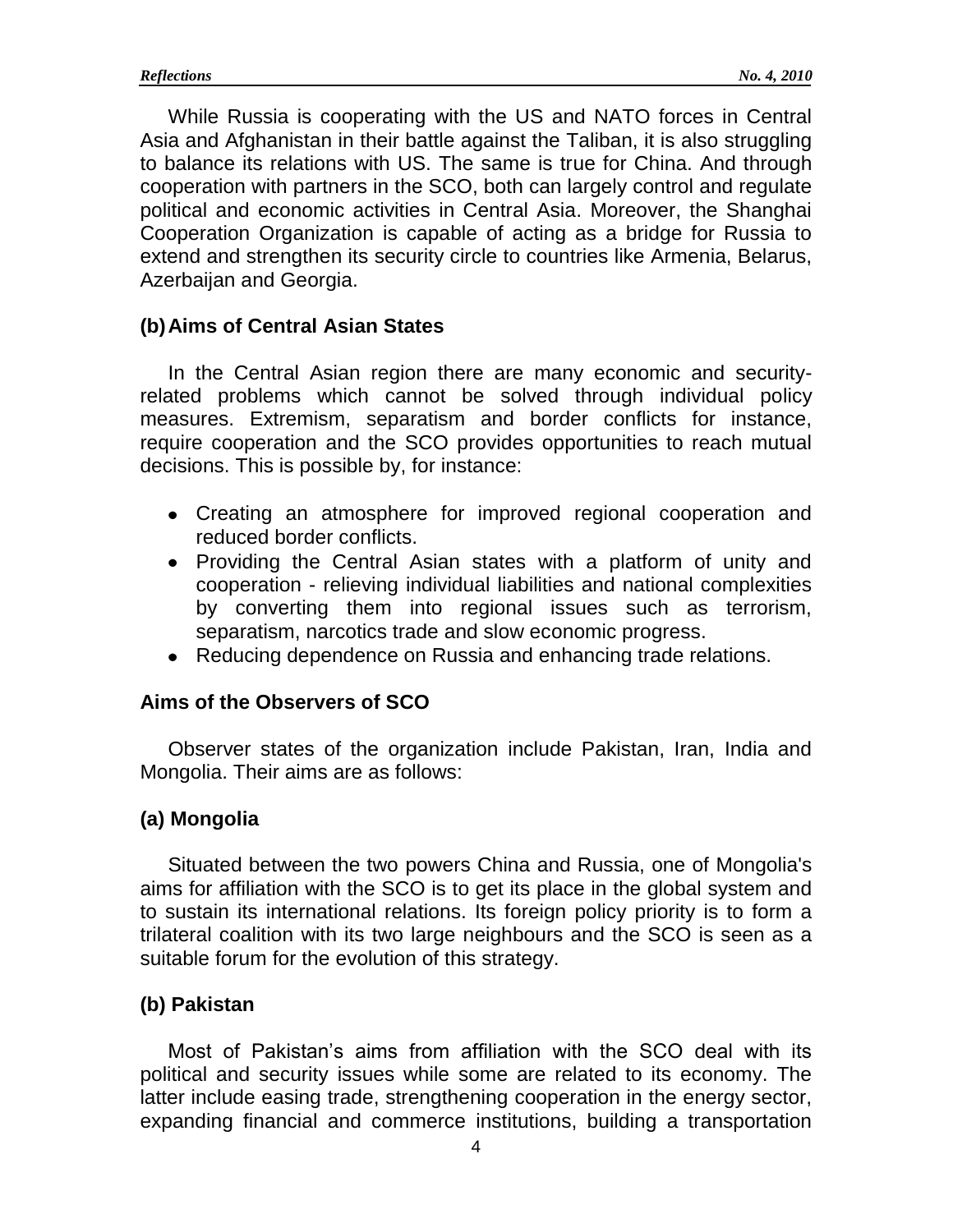network with highways, railways, airports and finally increasing cultural exchange and tourism. Political goals include fighting extremism and defusing India's regional influence by interacting with China and Russia.

# **(c) India**

India's real intention in being an observer of the SCO is to reduce Pakistan's influence and to prevent a possible organizational stance against its own interests. In terms of security concerns, India's stance in the SCO is similar to China since with a twenty percent Muslim population it sees extremism as a menace to deal with. From the economic angle, India wants to gain energy and transportation assurances through the SCO which is vital given it economic growth and the energy reserves of SCO member states.

# **(d) Iran**

After its successful Islamic Revolution and the disintegration of the USSR, Iran took a stand against uni-polar and bi-polar structures imposed over an established international system. It could be said that a change in the global system then, is one of Iran's main intentions behind affiliation with the SCO. Iran also has close historical and cultural ties with the Central Asian region and strengthening this relationship can in its view balance global power structures. From a security perspective, Iran is also concerned with threats such as narcotic smuggling and extremism. Alliance with the SCO provides a platform for these regional issues to be addressed.

# **Hurdles in way of convergence in the SCO**

Theoretically, one of the mechanisms to achieve convergence among members of an organization or a region is to expand commercial exchange since expansion of trade and investment paves the way for convergence. However, the SCO has been unsuccessful in this regard since the ratio of commercial exchange among member countries is less than expected as compared to the commercial exchange with countries outside. For instance, China and Russia, the two most powerful members, possess their highest ratios of foreign trade with the US and Europe. China's bilateral trade with US in the years 2005 and 2006 was \$201 and \$266 billion respectively. In the last two years, the same situation has persisted. Russia's trade relations with the US and Europe are similar to China. However commercial exchange between all the member states of SCO is nominal.